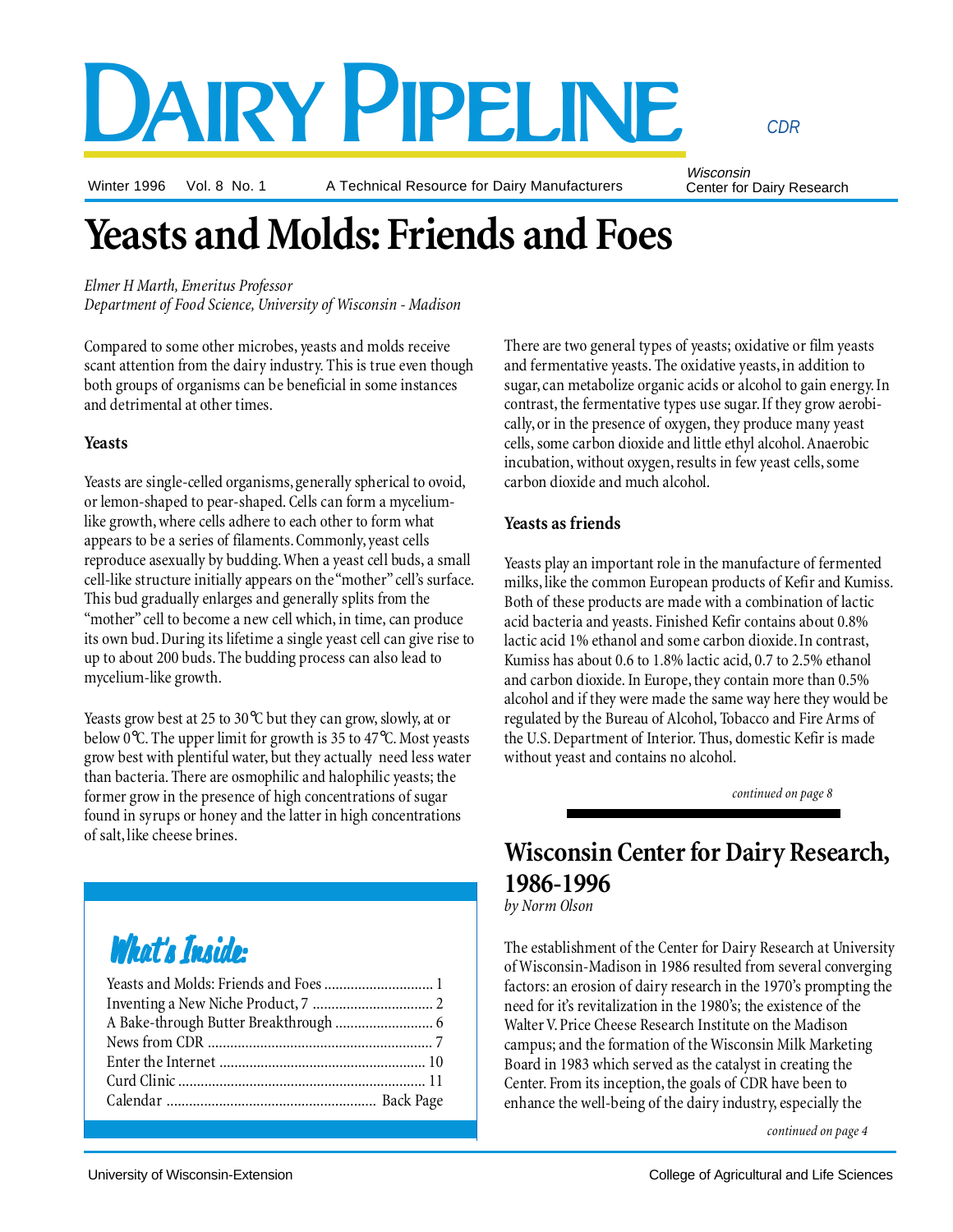### **Inventing a New Niche Product, Part 7**

*Paul Scharfman, Specialty Cheese Company and Wisconsin Specialty Cheese Institute*

The results had arrived!

**Responses to "who would eat this product?"**

"Now we can really understand what to make of our new product concepts," thought Don.

Over the past few months the Reenap Company, a small manufacturer of Cheddar cheese, had started the process of new product development. Don, along with several other employees, formed a New Product Development Team. Together, they already accomplished many of their goals, including assessing their company to ensure that the facility could make newly developed products, researching the competitive products already in the marketplace, analyzing the needs of their customers and consumers, and brainstorming many possible new product ideas. In addition, the team used consumer feedback to develop "positioned" concept statements for their favorite new product ideas, and they fielded a "concept test " to evaluate and improve their new product ideas.

As Don started to analyze the questionnaire results for his team's concept his curiosity grew and he wondered what he would find.

### **Communication**

Did the consumers understand the central idea in the concept? Don realized that he had to start his analysis by determining their intrepretation. He realized that all too often the audience understands the concept differently than the New Product Development Team intends.

"What did this concept communicate?" he muttered to himself.

To find out, Don reviewed the questions that addressed "Who is the product intended for?" and "What are the benefits of the product?" What he found surprised him.

While his Team had intended to write a concept targeted to Senior citizens, most respondents said that their whole family would want to eat this product. In fact, Don found no discernible skew towards older people in the data. Even when he looked at the data collected only from respondents who were positively inclined to the concept (as determined by their answers to the purchase intent question) he found no skew to older people. Here is the data Don derived from the response to the question that asked, "In your family, who would eat this product?

|                      | Among all respondents | Among respondents who        |
|----------------------|-----------------------|------------------------------|
|                      |                       | had positive purchase intent |
|                      | $N = 96$              | $N = 68$                     |
| Children under 6     | 24%                   | 27%                          |
| Children 6 - 12      | 20%                   | 22%                          |
| Teens, 13-17         | 23%                   | 29%                          |
| Adult females, 18-25 | 21%                   | 24%                          |
| Adult females, 26-50 | 31%                   | 35%                          |
| Adult females, 50+   | 31%                   | 37%                          |
| Adult males, 18-25   | 26%                   | 29%                          |
| Adult males, 26-50   | 36%                   | 39%                          |
| Adult males, $50 +$  | 34%                   | 37%                          |
| no response          | 2%                    | $2\%$                        |
|                      |                       |                              |

Don compared these results to the demographic data on the respondents and found that his concept, in fact, seemed to have very broad appeal – it was not limited to seniors!

#### **Demographic Results among all respondents**

|                      | Among all respondents | Among respondents who        |
|----------------------|-----------------------|------------------------------|
|                      |                       | had positive purchase intent |
|                      | $N = 96$              | $N = 68$                     |
| Children under 6     | 21%                   | 25%                          |
| Children 6 - 12      | 22%                   | 26%                          |
| Teens, 13-17         | 36%                   | 48%                          |
| Adult females, 18-25 | 26%                   | 30%                          |
| Adult females, 26-50 | 38%                   | 44%                          |
| Adult females, 50+   | 34%                   | 44%                          |
| Adult males, 18-25   | 35%                   | 41%                          |
| Adult males, 26-50   | 47%                   | 54%                          |
| Adult males, $50 +$  | 40%                   | 48%                          |
| no response          | 2%                    | $2\%$                        |
|                      |                       |                              |

#### **Index of "who would eat" vs Demographics**

| Among all respondents |          | Among respondents who                                                                                                                 |  |
|-----------------------|----------|---------------------------------------------------------------------------------------------------------------------------------------|--|
|                       |          | had positive purchase intent                                                                                                          |  |
|                       | $N = 96$ | $N = 68$                                                                                                                              |  |
| Children under 6      | 86       | 93                                                                                                                                    |  |
| Children $6 - 12$     | 91       | 85                                                                                                                                    |  |
| Teens, 13-17          | 64       | 60                                                                                                                                    |  |
|                       | 81       | 80                                                                                                                                    |  |
|                       | 82       | 80                                                                                                                                    |  |
|                       | 91       | 84                                                                                                                                    |  |
|                       | 74       | 71                                                                                                                                    |  |
|                       | 77       | 72                                                                                                                                    |  |
|                       | 87       | 77                                                                                                                                    |  |
|                       |          | Adult females, 18-25<br>Adult females, 26-50<br>Adult females, 50+<br>Adult males, 18-25<br>Adult males, 26-50<br>Adult males, $50 +$ |  |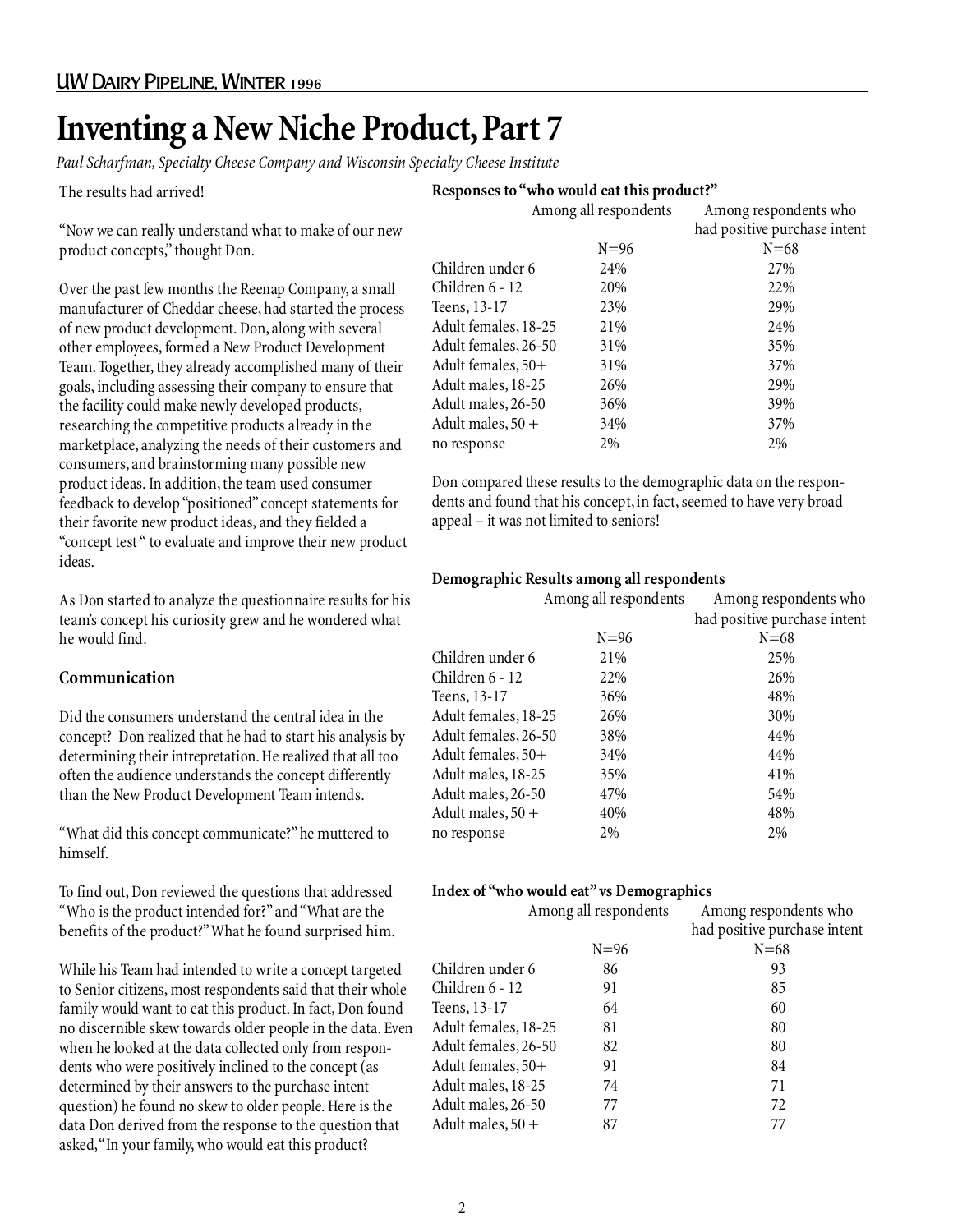Don's second surprise came as he reviewed the responses to the question about perceived benefits of the new product concept. He found that most people saw the concept as promising great taste, a wholesome product, and a real treat compared to their usual snacks. These findings contradicted what his Team had expected. The original concept was aimed at Seniors with a benefit of "an easy way to enjoy cheese anywhere, anytime." That wasn't the highest ranking benefit when he analyzed these results.

**% Response to list of benefits this product offers**

| Among all respondents                                                  |        | Among respondents who<br>had positive purchase intent |  |
|------------------------------------------------------------------------|--------|-------------------------------------------------------|--|
|                                                                        | $N=96$ | $N = 68$                                              |  |
| It's ready to eat<br>right out of the package                          | 12     | 14                                                    |  |
| This is a healthier food<br>than other alternatives                    | 8      | 6                                                     |  |
| It looks like it would<br>taste great                                  | 28     | 29                                                    |  |
| It's nutritious                                                        | 16     | 13                                                    |  |
| It's very satisfying to eat                                            | 20     | 19                                                    |  |
| It's an easy way to enjoy<br>cheese anytime, anywhere                  | 21     | 17                                                    |  |
| It's something I think<br>tastes great and it is<br>wholesome, too     | 36     | 38                                                    |  |
| It tastes better than most<br>convenience foods                        | 21     | 20                                                    |  |
| This is a real treat compared<br>to the same boring snacks,<br>lunches | 32     | 34                                                    |  |



To continue the evaluation of communicating the concept, Don looked at the respondents choice of a name. Don saw from the results below that consumers did not feel his team's concept was Cheddar targeted to Seniors. Instead, the team had delivered a concept that communicated "real Cheddar"/"aged Cheddar."

|                     | Among all   | Among respondents                   |
|---------------------|-------------|-------------------------------------|
|                     | respondents | who had positive<br>purchase intent |
|                     | $N=96$      | $N = 68$                            |
| Munchy cheese       | 17          | 13                                  |
| Real cheese         | 22          | 21                                  |
| Cheddar smokers     | 9           | 5                                   |
| Fun cheese          | 6           | 3                                   |
| Cheddar for seniors | 17          | 16                                  |
| Cheddar, the way it |             |                                     |
| used to be          | 50          | 54                                  |
| Reenap Aged Cheddar | 32          | 37                                  |
| Old Fashioned Aged  |             |                                     |
| Cheddar             | 56          | 63                                  |
| Zesty Cheddar       | 11          | 8                                   |
| Pure Aged Cheddar   | 64          | 70                                  |

#### **Do consumers want this concept?**

While Don was surprised – and a little uncomfortable– that the consumer's interpretation of the concept was so different from the one the team intended, he was taken aback by the degree of positive purchase intent consumers showed.

#### **Purchase Intent at 99¢ per package**

| Among all                |          | Among respondents |
|--------------------------|----------|-------------------|
| respondents              |          | who had positive  |
|                          |          | purchase intent   |
|                          | $N = 96$ | $N = 68$          |
| Definitely would buy     | 21       | 30                |
| Probably would buy       | 48       |                   |
| Might or might not buy   | 20       | $\theta$          |
| Probably would not buy   | 8        | 0                 |
| Definitely would not buy | 3        |                   |

Don recognized that this was very strong concept interest. Interpreted literally, these results meant that if the Reenap company could make 100 people aware of their new product than at least 20 would try it. Assuming the company could make Cheddar that tasted as good as their concept promised, they could enjoy a lasting repeat business of significant size!

*continued next page*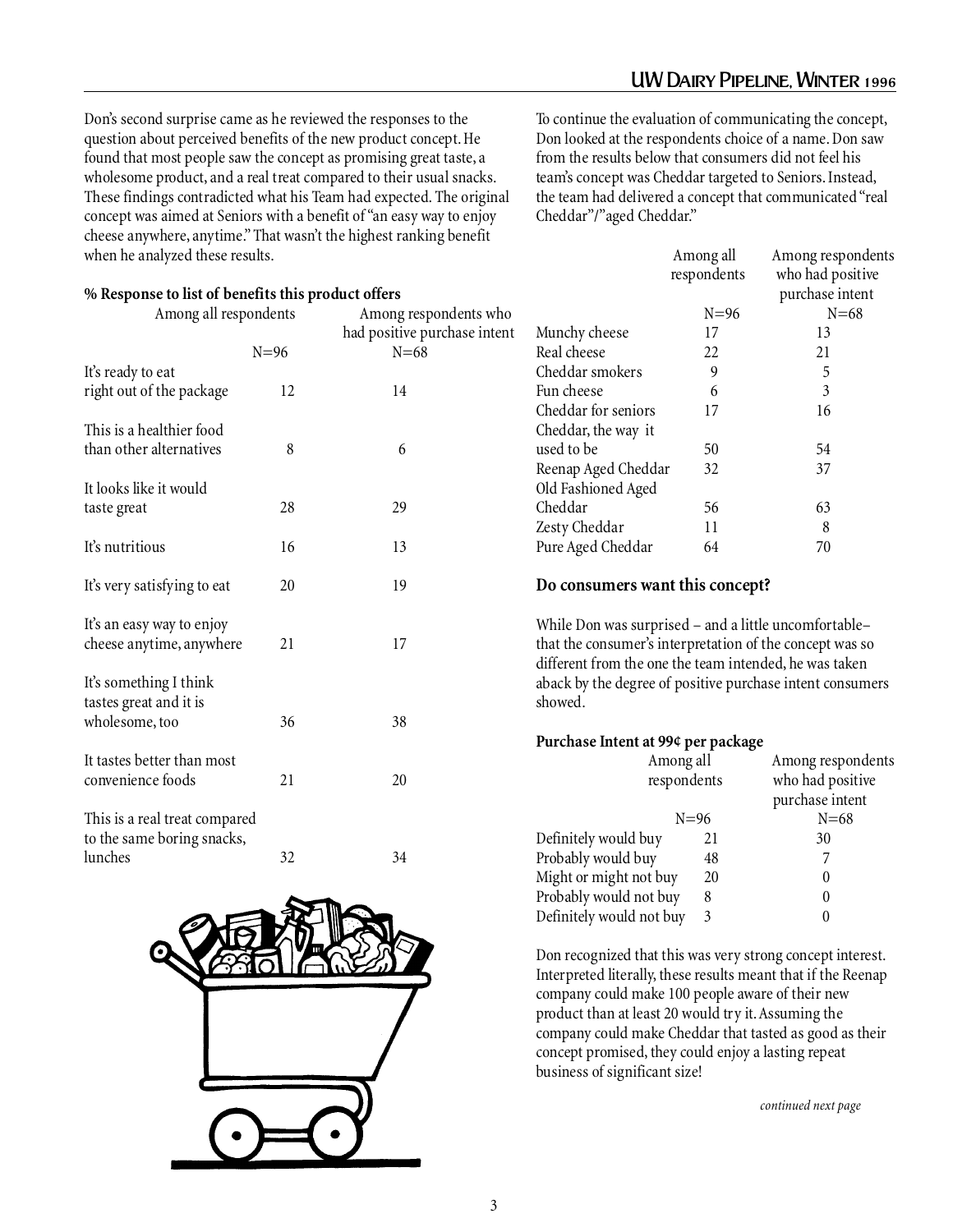### UW Dairy Pipeline, Winter 1996

*continued from page 3*

### **Revise the Positioning Based on Concept Results**

Based on these results, Don and his Team saw that their original idea of targeting Seniors was smaller than the "need" consumers were reporting. More people than just Seniors wanted "Cheddar the Way it used to Be"! The Team set to work to redraft the positioning statement for their concept.

To people who love Cheddar cheese, new Reenap Real Aged Cheddar offers the taste of Cheddar the it used to be. Our cheese is made in a small factory by cheesemakers who make it the old fashioned way – using more flavor producing cheese cultures than most commercial Cheddar.

Don and his team felt they could still offer Seniors a concept they wanted, but their concept also had the chance to develop broader trial and usage. Perhaps, they thought, the product could be introduced to supermarkets around the country!

with consumers.  $\mathcal{C}_{\scriptscriptstyle \!\mathit{CDR}}$ In my next article, I will discuss how the Reenap company created prototype products, packages, and labels and tested them

#### *continued from page 1*

Wisconsin industry, and to facilitate multi-disciplinary dairy research at the University of Wisconsin. Its program has focused on creating productive links among research activities in milk production, milk processing and dairy economics.

In 1986, the objectives of CDR were developing, supporting and coordinating multidisciplinary research program in: economics and marketing, modification of properties and composition of milk, new uses for milk components and by-products, dairy product and process development, defining the role of dairy products in human nutrition and enhancing the nutritional quality of safety of dairy products. Additional objectives included collecting, interpreting, and disseminating data and technology important to dairy researchers and the dairy industry through the World-wide Information and

flavor and texture improvement), and safety. These four areas of emphasis continue in the 1996 research program of CDR.

The growth of CDR can be measured also by numbers of staff and participants in the research program and by its operating budget. Prior to 1987, the budget of the Walter V. Price Cheese Research Institute, including research projects, was \$300,000. With initial funding from WMMB and NDPRB, the 1989 CDR budget increased to \$2 million. The present operating budget for CDR is \$3.1 million. Dr. Nina Albanese-Kotar plus the Director were the staff of CDR in 1986, along with 3 research staff members funded by the Walter V. Price Cheese Research Institute. In 1996,twenty staff members carry out the research and information transfer functions of CDR.

Technology Exchange Program (WITEP), which is now CDR Communications. We accomplished this by hosting conferences, seminars and visiting scientists; producing newsletters, publications and videotapes; and developing on-line information retrieval and dairy information networks.

### **Sharpening the focus**

The objectives of the CDR research program were sharpened in 1987 to focus on milkfat utilization, nonfat solids utilization (primarily whey), cheese (specialty types, and

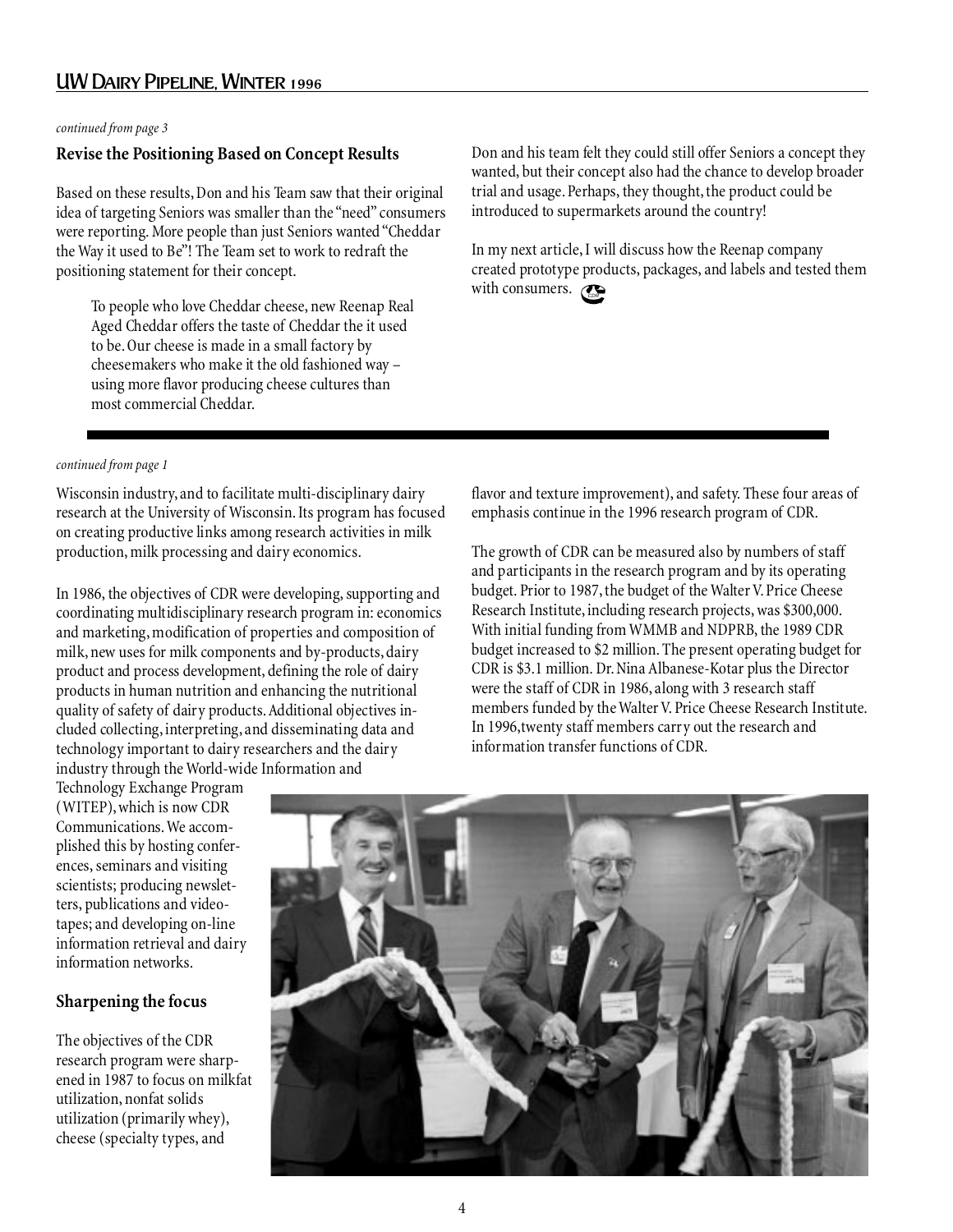### **Important milestones in the evolution of CDR :**

- **1976** Walter V. Price Cheese Research Institute (WVPCRI) formed
- **1979** State of Wisconsin allocated funds for WVPCRI adding two full-time researchers and funding for five research assistantships. Staff gradually increased to 3.5 FTE's.
- **1979-80** New facility for the U.S. Dairy Forage Research Center built on Madison campus. Current research emphasizes forage utilization, production efficiency, control of milk composition, and animal health.
- **1983** Wisconsin Milk Marketing Board (WMMB) is formed by Wisconsin dairy farmers through mandatory milk marketing order.
- **1985** WMMB staff and UW faculty discussed creation of a dairy research center.
- **1986** Center for Dairy Research (CDR) formed with the initial operating budget provided by a 10 year irrevocable trust fund set up by WMMB. Wisconsin Legislature appropriated \$244,000 for construction of an office complex for CDR.

CDR submitted proposals to WMMB, the National Dairy Promotion and Research Board, and the State of Wisconsin for additional funding.

- **1987** WMMB approved funding of the Basic Research Program and the Worldwide Information and Technology Exchange Program of CDR. CDR held its first Annual Meeting on January 21. On February 17, the Higher Education Subcommittee of the State Building Commission recommended approval of \$4.1 million to expand and remodel Babcock Hall.
- **1988** The National Dairy Promotion and Research Board (NDPRB) recognized CDR as one of six United States dairy foods research centers and provided funding commitment, March 20. Dedication of new CDR office complex over the Deck, May 16.
- **1989-91** Babcock Hall additions and remodeling increased staff offices and laboratory space for CDR.
- **1993** Renewal of designation of CDR as one of the national dairy research centers by the National Dairy Promotion and Research Board J. Russell Bishop appointed as Director of CDR.

*Photo at left: Dedication of new CDR office complex, May 16, 1988. From left, Norm Olson, the 1st Director of CDR, middle, former Senator Walter Chilsen, Wausau, and right, Laurence Weinstein, former President of the University of Wisconsin Board of Regents.*

### **Important accomplishments:**

### **Solved the puzzle of calcium lactate crystals**

CDR scientists identified the crystals and then developed several steps to prevent them, including manufacturing adjustments to lower the lactic acid levels and modifying packaging. Calcium lactate crystals growing on the surface of cheese are harmless, however the crystals did harm cheese sales. Using these tips to prevent calcium lactate crystal formation may save the cheese industry over 15 million annually.

### **Tasty reduced fat cheese**

CDR's cheese scientists reviewed a considerable knowledge base about cheese flavor before they started experimenting with reduced fat cheese. They adjusted conventional procedures, varied starter cultures, and increased the flavor to improve the quality of reduced fat cheese.

### **Specialty cheese**

You may have seen, and tasted, a few of the increasing numbers of specialty cheeses in the marketplace. Perhaps you tried Wisconsin Style Havarti ™, developed by CDR. Jim Path organized training workshops to teach cheesemakers how to make Scandinavian, Dutch, British and Hispanic cheeses. Cheesemakers can continue their education by signing on with the Master Cheesemaker Program.

### **Milkfat fractions**

CDR is moving forward with milkfat fractionation by setting up an industry consortium to commercialize this technology. The basement of Babcock Hall now holds a pilot plant, purchased by the Wisconsin Milk Marketing Board, which will produce fractions for research and applications.

### **Industry Teams**

CDR organized Industry Research Teams to evaluate and discuss research questions. This outreach effort ensures a practical approach to solving problems and fostering creative research in the dairy industry.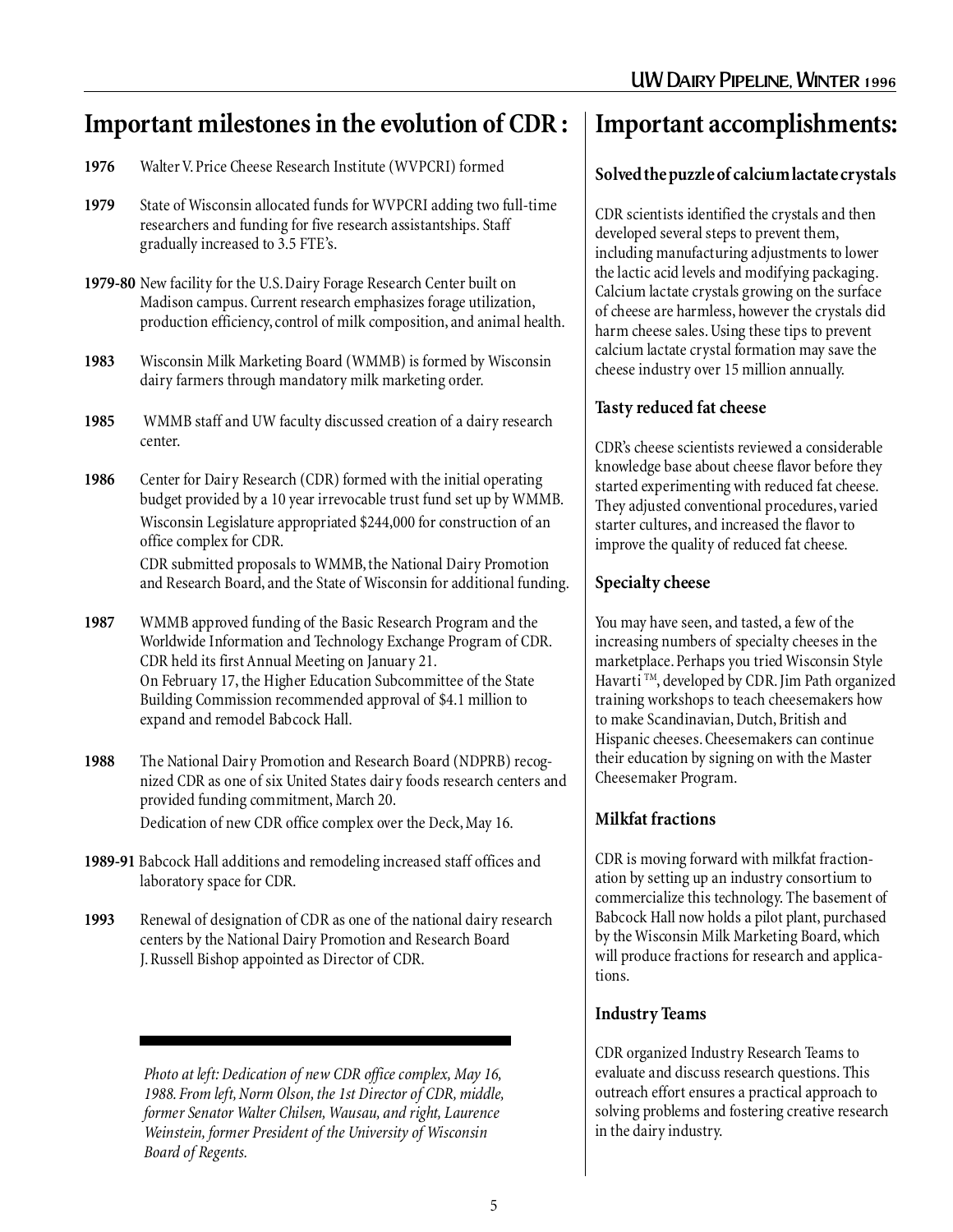## **A Bake-through Butter Breakthrough**

*by Robert C. Lindsay, Ph.D, Dept of Food Science, University of Wisconsin-Madison*

The majority of butter produced in the United States is sweet cream butter, so many people think of it as "butter flavor." You can taste some of the unique flavors of milkfat in sweet cream butter, but European cultured cream butters are more flavorful because they carry culture flavors. Now we have isolated the "true butter flavor" found in butter cookies, it is the distinctive flavor of bake-through butter.

In a project funded by the Wisconsin Milk Marketing Board, through the Center for Dairy Research, we looked for the source of the bake-through butter flavor.

Understanding the chemistry of bake-through butter flavor was the first goal of the project, and initially this proved very difficult. However, discovering a new class of flavor compounds, alkyl phenols, proved to be a breakthrough. Systematic tasting studies showed that other, more well-known flavor compounds in butter blended with alkyl phenols to yield intensified bakethrough butter flavors.

You can find small amounts of the bake-through butter flavor components in fresh milk because they are byproducts of the bovine diet. In fact, green feed and grasses supply more of the actual flavor components than dry feeds. This means that rotational grazing can increase the concentration of these potentially valuable components in milk.

Substantial amounts of the flavor components in milk are bound to other molecules. The actual bake-through butter flavor is produced from precursor molecules released at high oven temperatures. In order to amplify the flavor you have to liberate flavor components ... and you have to do it in the correct proportions. It is easy to tell when you fail – cowy, feedy flavors overpower and distort the bake-through butter flavor.



The second goal of the project was to develop prototype intensely flavored butter-like ingredients that commercial bakeries and candy makers could use. Margarines and hydrogenated vegetable fats have supplanted butter in these indus-GH. tries because of cost considerations and the lack of easily recognized buttery flavors from sweet cream butter.

CH<sub>1</sub>

CH<sub>3</sub>

ÖН

We have now developed prototype processes for manufacturing intensely flavored butter based on enzymic conversions of flavor precursors and high heating. They use dairy ingredients, such as powdered buttermilk, a by product of sweet cream butter churning, and butterfat. These butterlike ingredients provide up to 20 times the intensity of bake-through butter flavor obtained from sweet cream butter, and they work especially well in cookies, milk chocolate, and butter toffee candy. Because of their strong flavors, bake-through flavor butter ingredients do not taste good when spread on toast or when they are used for other table purposes.

Developing commercial scale processes for intensely flavored butter ingredients should allow the butter industry to recapture some of the bakery and confectioner market lost to vegetable fat substitutes. Using smaller amounts of butter, but still producing distinctive bake-through butter flavor, should encourage the replacement of the generally bland flavored vegetable fats in many foods.

Finally, we don't see much chance that the vegetable fat industries will be able to emulate the bake-through butter flavor ingredients. Good bakethrough butter flavor not only requires the flavors from the enzymic and heat treatments but it also absolutely requires the complex supporting flavor contributions provided by butterfat itself. Vegetable fats are so different from butter fat that they simply cannot provide those essential supporting portions of the flavor.

**"... green feed and grasses supply more of the actual flavor components than dry feeds. This means that rotational grazing can increase the concentration of these potentially valuable components in milk."**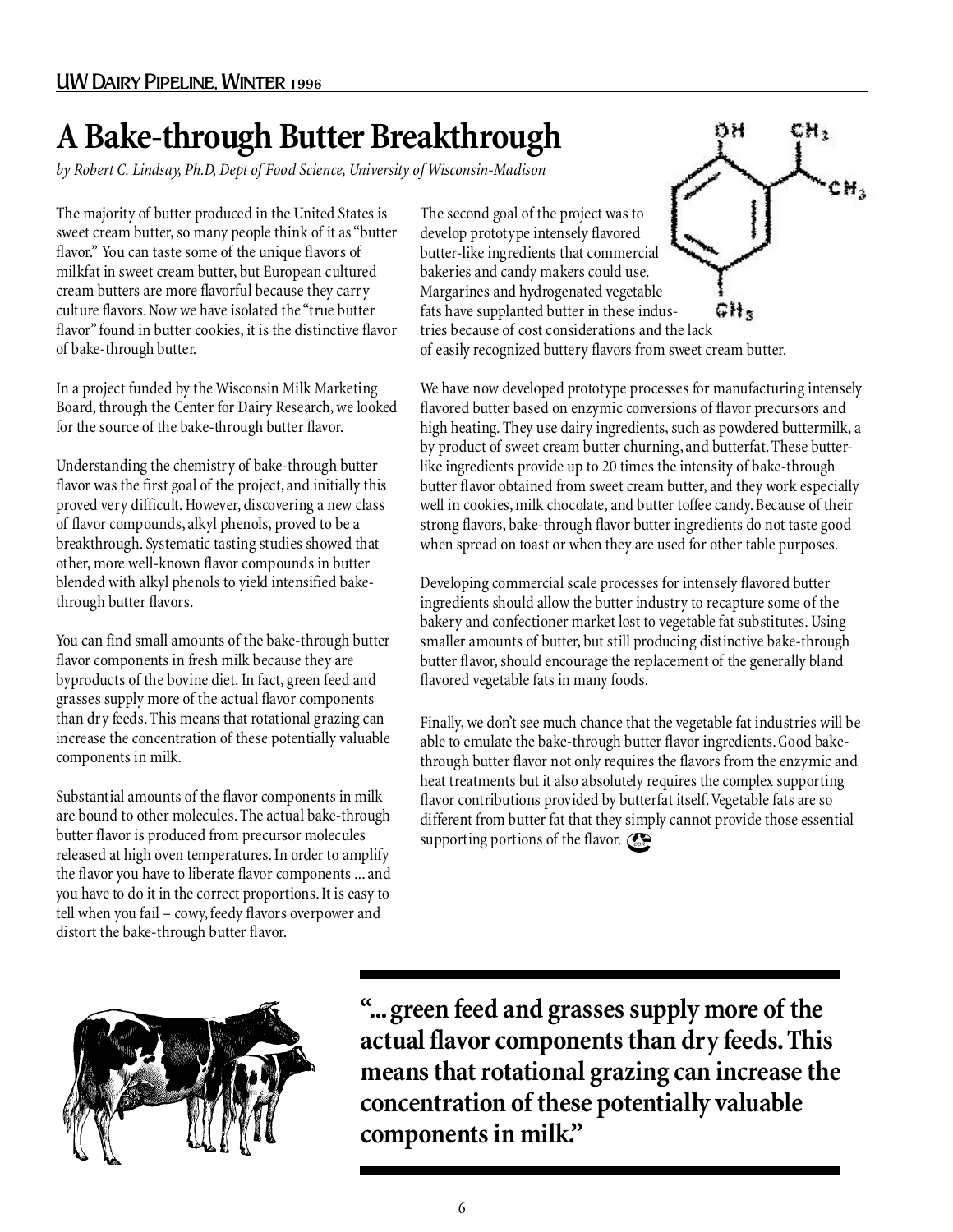### UW Dairy Pipeline, Winter 1996

# News from CDR

Late winter has been a busy time for international conferences and meetings. Kerry Kaylegian attended the Milkfat Update Conference at the Australian Food Industry Science Center in Werribee, Australia on February 27 and 28. Rusty Bishop and Mark Johnson headed to France for the International Dairy Federation Symposium and Conference during the last week of February. Food scientists R.C. Lindsay and Jim Steele attended the same conference, presented their research. Jim Path and John Jaeggi went on another scouting trip for European cheesemakers, traveling to Switzerland and Italy in early March.

### **Pilot plant arrives in Madison (See Photo!)**

On one of the coldest days in January, the milkfat fractionation pilot plant arrived from Tirtiaux, in Belgium. CDR purchased the pilot plant with funding from the Wisconsin Milk Marketing Board to develop milkfat samples for research and the milkfat applications program. DMI, WMMB, and CDR are coordinating their efforts to jointly develop milkfat research. In addition, to promote industry support and develop an integrated research program, CDR has formed an industry milkfat consortium. Technical consultation is available and CDR staff can assist with product development, evaluation, and analysis. For more information call Kerry Kaylegian at (608) 265-3086.



# Course Announcements

### **Dairy Plant Water and Waste Management Short Course**

May14-15 Babcock Hall, University of Wisconsin-Madison

This intensive two day short course is ideal for cheesemakers, production supervisors, plant engineers and waste water treatment quality control personnel. This course will provide information to help you comply with the new environmental standards, including methods to reduce costs and pretreatment of dairy waste.

Enrollment is limited to the first 50 paid students. Registration fee of \$175 includes instructional costs, supplies, and breaks. Enrollment handled by CALS Conference Office, phone (608) 263-1672, FAX(608) 262-5088. For course info, call Bill Wendorff, (608) 263-2015.

### **Food Microbiology And Safety: An International Perspective**

CDR

May 20-24, 1996 University Of Wisconsin - River Falls River Falls, WI 54022

This is a Food Microbiology short course based on the European Community's (ATQA) of consumer foods. The course, designed by the Eijkman Foundation for the Post-Graduate Education in Food and Water Microbiology at the University of Utrecht and the UW River Falls, will emphasize systems and methods for the microbiological safety and quality assurance of foods. Lectures, case studies and laboratory work will train participants in microbiological sampling, methods validation, and quality assurance in food microbiology.

An international faculty, including Professors Corry Struijk and D.A.A. Mossel of the Eijkman Foundation, University of Utrecht, Utrecht, the Netherlands will cover both U.S. and European control systems.

Course enrollment is limited and preregistration is required by April 15, 1996. Applications and nominations are invited from food industry professionals and graduate students interested in this international perspective on food microbiology.

The course fee of \$450.00 includes course materials, opening reception and a banquet dinner. For further information contact:

Dr. Purnendu C. Vasavada, Department of Animal and Food Science, University of Wisconsin - River Falls, River Falls, WI 54022. Phone : (715) 425-3150; FAX: (715) 425-3372. E-mail: Purnendu.C.Vasavada@uwrf.edu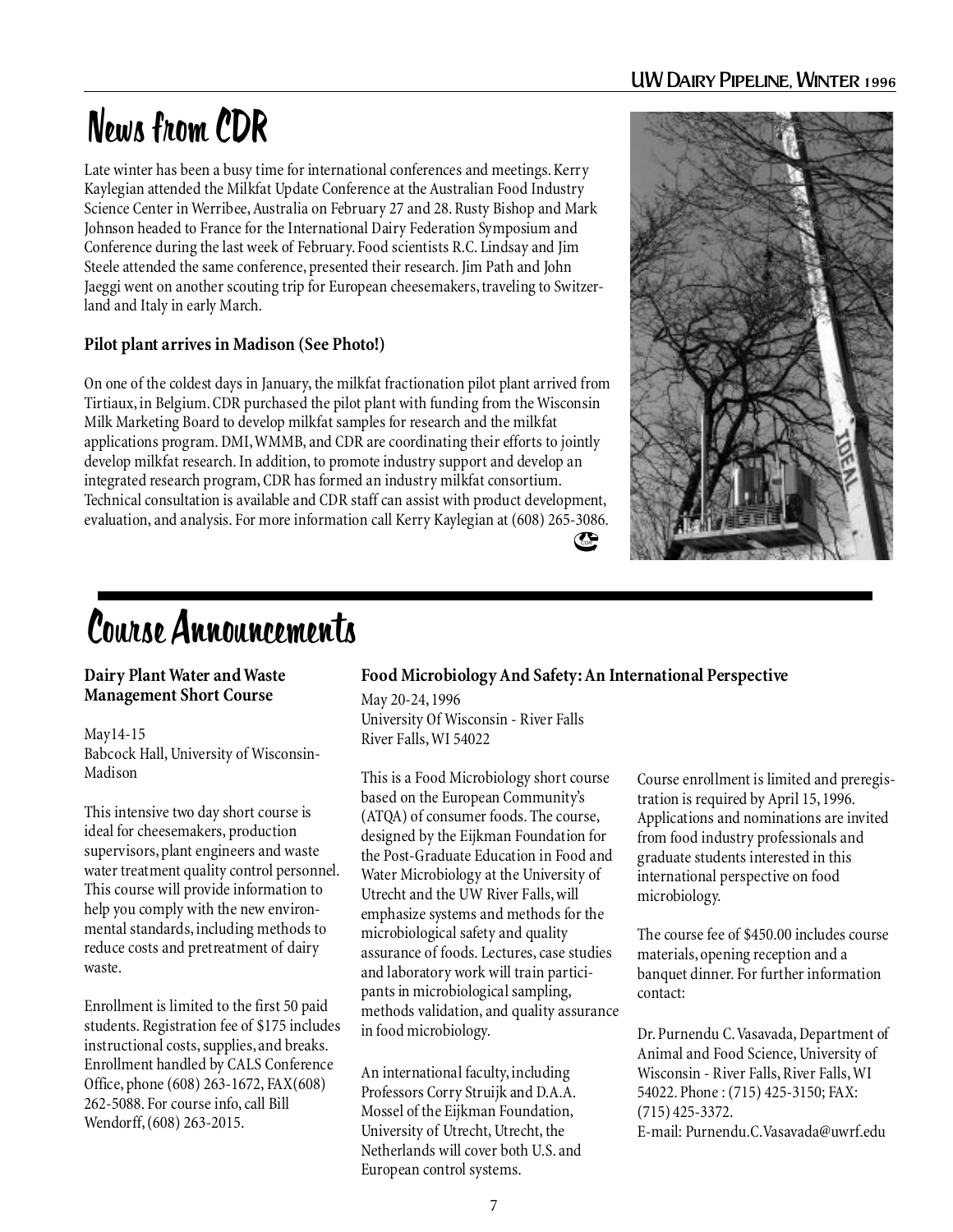### UW Dairy Pipeline, Winter 1996

### **Yeast and Molds,** *continued from page 1*

Yeasts are important when producing surface-ripened cheeses such as brick and Limburger. Depending on water activity (availability of moisture) at the surface of the cheese, yeasts in one or more of the following genera may develop: Debar*yomyces, Rhodotorula, Trichosporon*, and *Candida*. Yeast growth serves to modify the surface of cheese so the ripening bacteria, *Brevibacterium linens* and micrococci, can develop. Yeasts do this by metabolizing lactic acid, raising the pH of the cheese above the minimum for bacterial growth. Additionally, yeasts produce vitamins which may enhance bacterial growth. Also, growth of the yeasts may contribute to the final flavor of the cheese.

Not all yeasts can use the sugar, lactose, but those that do can produce ethyl alcohol from whey. *Kluyveromyces marxianus* var. *lactis* is most commonly used for this purpose. This yeast once was know as *Kluyveromyces fragilis*, and earlier as *Saccharomyces fragilis*. If whey contains about 5% lactose, the fermented whey will contain about 2.3% ethyl alcohol. Consequently, considerable concentration – through evaporation and distillation, is necessary to obtain a product with 70% or more alcohol. This is one limitation when producing alcohol from whey.

*Kluyveromyces marxianus* var. *lactis* also can be used to produce yeast cells from whey. After the cells are harvested, they can be dried and used as an ingredient in foods or feeds. The same yeast, when grown in whey, will yield lactase (ß-D-galactosidase), an enzyme which catalyzes hydrolysis of lactose to glucose and galactose. The enzyme can be used to treat milk for people with lactose intolerance.

### **Yeast as a foe**

Over the years, yeasts have been responsible for such problems as: producing gas and off-flavors in improperly handled cream, producing gas in sweetened condensed milk, producing gas and off-flavors in cheese, growth, often on the surface, in cottage cheese resulting in off-flavors and reduced shelf-life and producing rancidity and other flavor defects in butter. Proper use of hygienic practices before, during and after manufacture of products, using proper heat treatments, refrigerated storage and an acceptable antimicrobial agent such as sorbic acid or its salts all help to control or eliminate the product defects caused by yeasts.

Another problem is worthy of mention. Some yeasts can thrive in the high concentrations of salt in cheese brines. If cheese is immersed in a yeast infected brine, the surface of the cheese will become contaminated with yeast. If the cheese is then coated with wax, anaerobic growth of the yeast during storage will produce carbon dioxide, causing the wax coating to bulge or even rupture. Consequently it is important to avoid contamination of cheese brines with halophilic yeasts.



### **Molds**

Molds are many-celled filamentous fungi. Mold growth on cheese and other substrates has a fuzzy or cottony appearance. This mold growth (mycelium) consists of a mass of intertwined

filaments or hyphae. Some of the filaments are fertile and produce large numbers of vividly colored spores – including red, green, blue, black. After germination, each these spores can give rise to new mold growth. Molds require less water to grow than do yeasts. The optimum temperature for growth is 25 to 30°C, with some

molds growing well at 35 to 37°C. Many molds grow well at or slightly above 0°C. Most molds can grow at pH values from 2 to 10 and favor an acid pH (from 3.5 to 5.0). Because molds possess a variety of hydrolytic enzymes, they can grow on almost any food product. It is important to note that molds are aerobic, they require air or oxygen for growth.

### **Molds as Friends**

Two species of Penicillium are particularly useful if one wishes to make Camembert or Roquefort cheese. *Penicillium camemberti* (also known as *P. caseicolum*) is, to a great extent, responsible for ripening Camembert cheese. The mold is ably assisted by film yeast, *Geotrichum*, *Brevibacterium linens* and related bacteria. *Penicillium camemberti* also is involved in the ripening of Brie and other Camembert-like cheeses.

Blue cheese and related varieties as Roquefort, Gorgonzola and Stilton, all are ripened, in part, through the action of *Penicillium roqueforti*. This mold hydrolyzes milkfat, releasing fatty acids, then converts some of the acids to ketones, and further converts some of the ketones to secondary alsohols. This combination of compounds, to a large extent, is responsible for the flavor of blue cheese. In addition to producing flavor compounds, proteolytic enzymes from the mold soften the curd and produce a desired body in the cheese.

### **Molds as foes**

Under the right conditions, molds can spoil a variety of dairy products - cheese, butter, yogurt, sweetened condensed milk and even nonfat dry milk if it gains sufficient moisture to permit mold growth during storage. The amount of dairy products spoiled by mold growth is unknown, but some years ago it was thought that 1 to 3% of cheese is lost through this form of spoilage. Even if it is 1% or even 0.5%, this spoilage represents a major loss for the industry.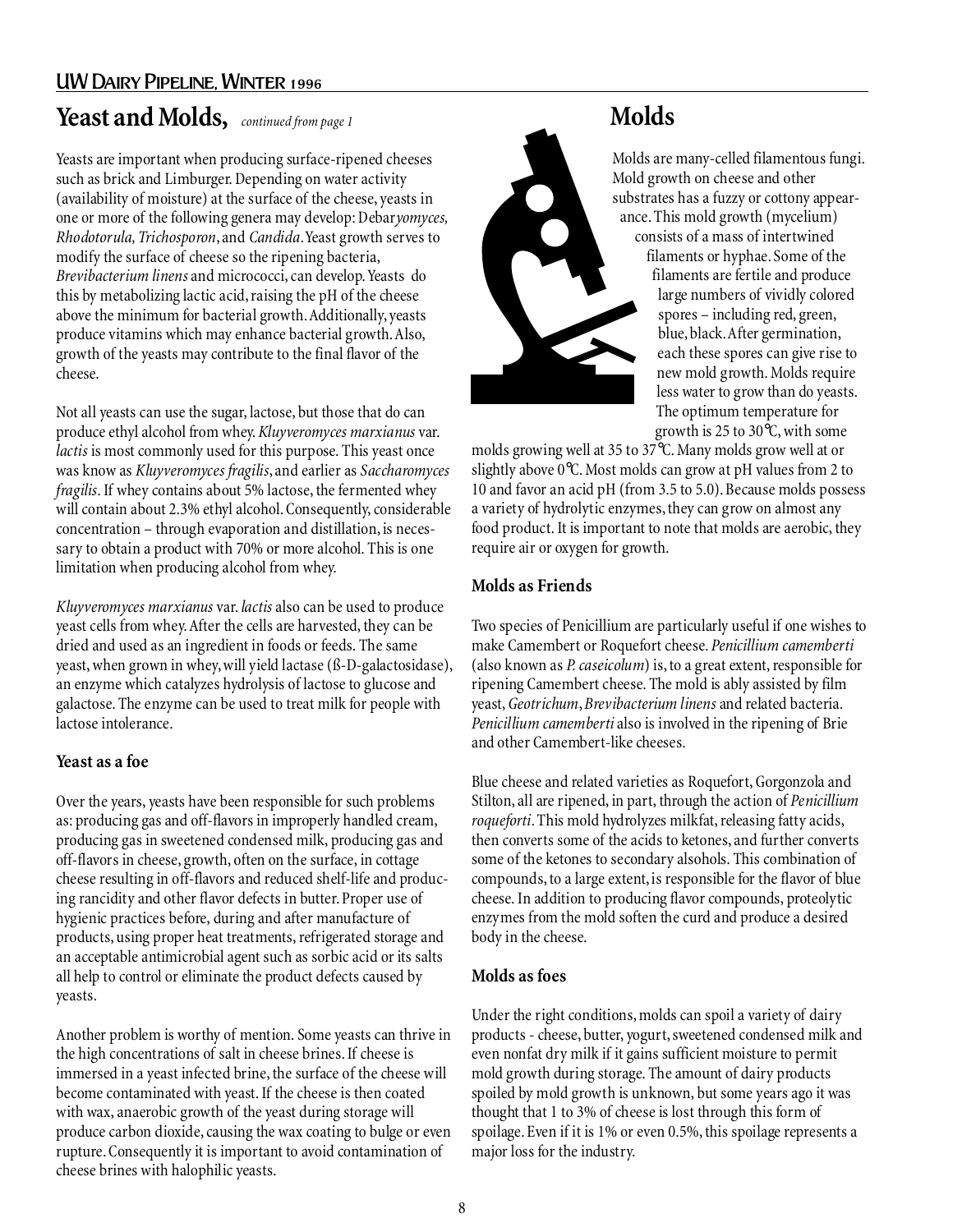#### **What can be done to control the problem?**

What can be done to control the problem? First, mold spores can be kept away from the product through proper sanitation. This includes treating air entering the factory, particularly in the packaging area. However, other measures are often needed since this is seldom completely effective. One additional method involves removing the air in a packaged product and replacing it with nitrogen. This works because molds are aerobic and without oxygen, (less than 0.5% oxygen), they will not grow.

Certain antifungal agents can be added to some dairy products to inhibit mold growth, prevent spoilage and extend the shelf life of the products. They include sorbic acid (sorbates), propionic acid (propionates) and natamycin (also known as pimaricin). If you use sorbates, remember that some penicillia can grow in the presence of more than 3000 ppm sorbic acid, the maximum amount that you can legally add to a product. When these molds grow they will decarboxylate sorbic acid and the result will be 1, 3-pentadiene. The pentadiene is far more toxic than sorbic acid and smells like kerosene. Packaging materials sometimes have been blamed for this solvent-like odor when, in fact, it is 1, 3 pentadiene produced from sorbic acid, often by a small amount of mold growth that is barely visible.

#### **Molds produce aflatoxin**

In completing our discussion of molds it is necessary to mention that many can produce an array of substances toxic to humans and animals. Best known and most notorious is the mycotoxin called aflatoxin – which is actually a group of compounds that are toxic and carcinogenic. The alfatoxins are produced by three species of molds in the genus *Aspergillus*. When these aspergilli grow on cheese, usually at temperatures above 10-12°C, they synthesize alfatoxin which then penetrates into the cheese to a depth of about one-half inch.

If cows consume moldy feed containing aflatoxin, about 1 to 3% of the ingested toxin appears in milk in a slightly modified but still toxic and carcinogenic form. The toxin, which is very heatstable, becomes loosely associated with casein and then appears in any products which contain the casein. Thus little, it any, toxin

appears in butter but it does occur in virtually all other products that contain casein, including cheese, fermented milks, concentrated milks and nonfat dried milk. The problem is greatest in this country in the southeast, where corn and cottonseed often are contaminated with aflatoxin and then are consumed by lactating cows. The problem, because of weather conditions, came to Wisconsin in 1988 when some corn consumed by cows contained aflatoxin. Some milk from these cows was contaminated and had to be dumped. More recently the problem came to Wisconsin in milk produced in Arkansas which contained more than 0.5 ppb aflatoxin (0.5 ppb is the maximum permitted by the FDA). The milk should have been discarded. Instead, it was illegally made into cheese curd and sent to Wisconsin for processing into a finished product. Legal action on this case has not been completed.

#### **Testing for yeasts and molds**

The conventional way to test a product for these organisms is to use the plate count with acidified (to pH 3.5 with tartaric acid) potato glucose (dextrose) agar and incubation at 20-25°C for 5-7 days. The low pH of the medium restricts growth of bacteria while allowing yeasts and molds to proliferate. This long incubation is needed because some molds grow slowly.

An alternative is to use standard methods, agar fortified with antibiotics – a mixture of chlortetracycline and chloramphenicol is commonly used. The antibiotics inhibit bacterial growth; however incubation remains at 20-25°C for 5-7 days. Similarly, rose bengal agar with added antibiotics has been used. Rose bengal, a dye, restricts mold growth so discrete, easy-to-count colonies are formed. Incubation is the same as for the other media just mentioned.

In recent years, enzyme-linked immunosorbent assays (ELISA) have been used to detect molds in foods. Once you have the equipment and reagents, test results can be obtained in a day. Unfortunately the results are not expressed in numbers per gram or milliliter and ELISA readings are not directly related to amount of mold present. Thus the test appears best suited to indicate absence or presence of mold.

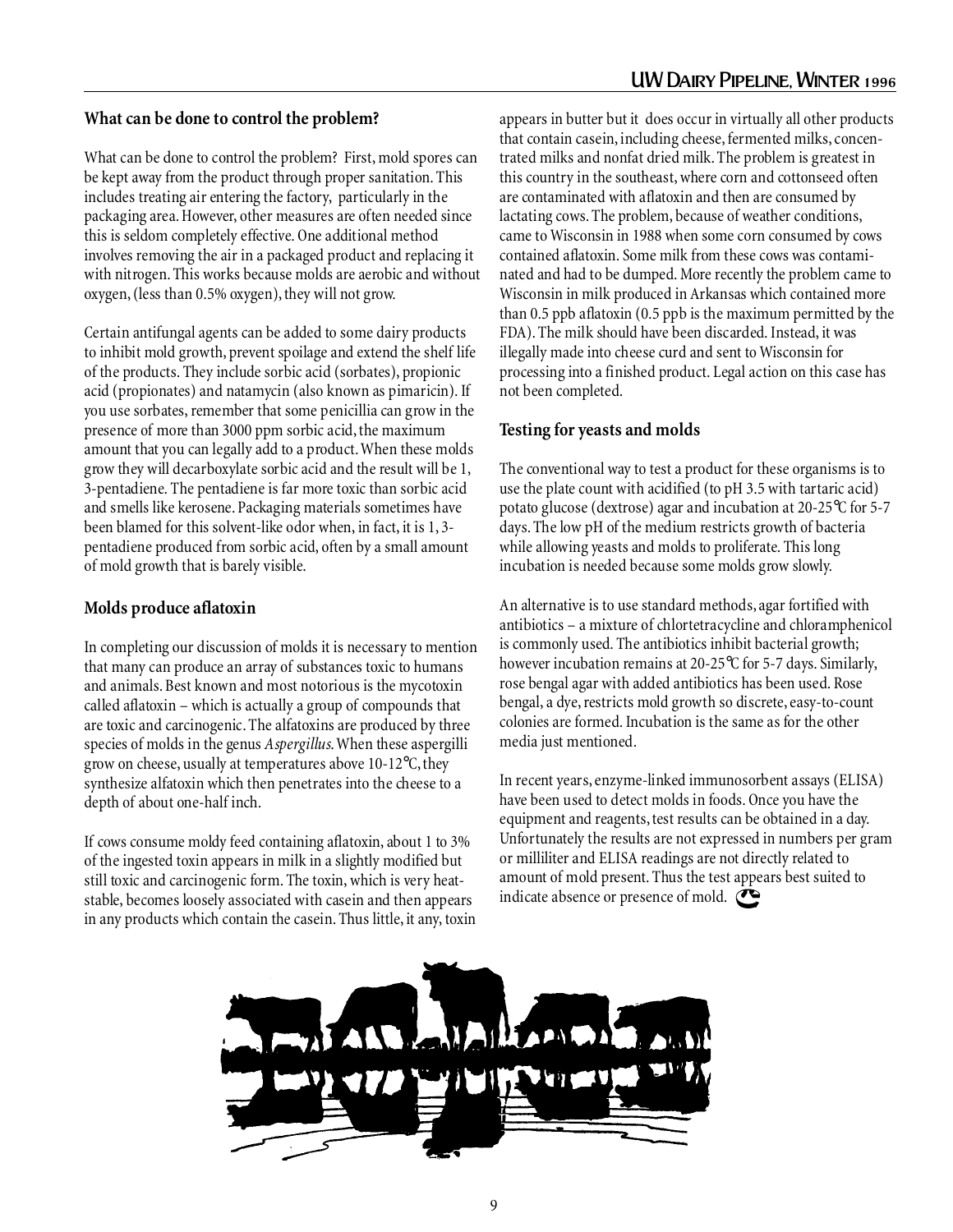## **Enter the Internet and visit CDR's Web Site**

A common complaint heard from early users of the Internet was that it was cumbersome, complicated and just too difficult to use. Several new tools are making the whole process of electronic information exchange much simpler, and much more popular. The most common way to enter the Internet these days is through the World Wide Web. (See sidebar)

You can visit CDR via our web site. You'll find a variety of information now, and even more in the future. For now the web site includes:

### **CDR Databases**

Right now this site includes a Dairy Pipeline Index, and a CDR Research Projects database. Future efforts will include a Dairy Foods Safety Database, a Specialty Cheese Encyclopedia and a Milkfat Fractionation and Applications Database.

### **CDR Staff**

A list of the people who work at CDR and descriptions of what they do. Includes e-mail links for you to send messages directly to individuals.

### **CDR Calendar**

### **Links to other dairy related sites**

Since we developed a web site we no longer have an electronic bulletin board operating. Please look us up and let us know if this site is useful for you.

The most striking aspect of the WWW or World Wide Web is its short history and amazing growth. The WWW was developed at CERN, the European Laboratory for Particle Physics, because researchers wanted to develop a better way to get information to widely dispersed research groups. They developed a proposal in 1989 and by 1991 they had developed both a text browser and a graphics browser. (Browsers are applications that allow you to access

> alive and thriving.  $\mathbb{C}_{\text{CDE}}$ and open documents on the Web.) By the end of 1993 browsers were available for many different computer systems and the WWW was

# **CDR's Web site address: http://www.cdr.wisc.edu**

### Calendar, continued from back page

**Aug. 19-22 Milk Pasteurization and Process Control School.** Madison, WI. Call Bob Bradley at (608) 263-2007 for information, or the CALS Conference Office (608) 263-1672 to register.

**Sept. 10-12 Producing Safe Dairy Foods.** Madison, WI. Call Sarah Quinones at (608) 262-2217 for information and CALS Conference Office for registration, (608) 263-1672.

**Sept. 19-20 Dairy, Food and Environmental Health Symposium.** cosponsored by Wisconsin Association of Milk and Food Sanitarians, WI Association of Dairy Plant Field Reps, and WI

Environmental Health Assn., Stevens Point, WI. For more information, call Bill Wendorff at (608) 263-2015.

**Oct. 7-11 Wisconsin Cheese Technology Short Course.** Madison, WI. Call Bill Wendorff at (608) 263-2015.

**Oct. 22-23 Milkfat as a Food Ingredient Short Course**. Madison, WI. Call Kerry Kaylegian for more information, (608) 265-3086.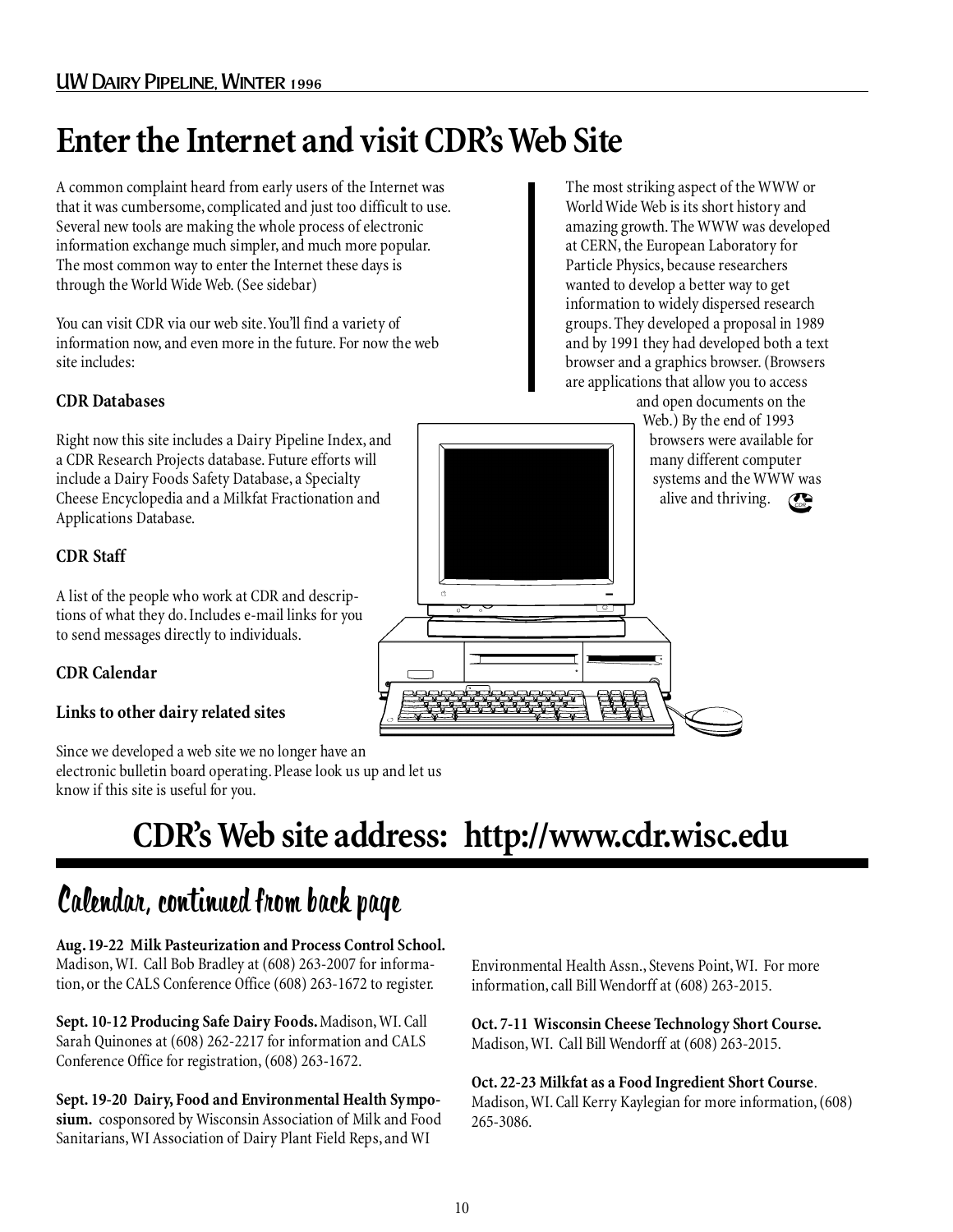# Curd Clinic

 One of our major Mozzarella customers is a fast growing pizza chain. Recently Q. they've started getting complaints from their restaurant managers about excess browning and blistering on the pizza tops. We haven't changed our manufacturing procedure and they haven't changed ovens, so what could be causing the problem?

A. There are actually several factors that influence surface browning of cheese during cooking. One of them is the well-known Maillard reaction; the heat induced reactions between sugars and proteins during baking. For example, Johnson and Olson have shown that incomplete fermentation of lactose by the starter culture leads to accumulating galactose – a major determinant in browning.

However you noted that you haven't changed your manufacturing procedure – this is a new problem. Since you also mentioned that this is a fast growing pizza business I'm guessing those distribution patterns and schedules may have changed. If so, these changes may be causing your problem indirectly. Perhaps you haven't discovered the trick of "tempering" your frozen pizza cheese.

A second, less well known, factor in cheese browning is something you see when frozen cheese is cooked. Pizza cheese is a good example. Since the early 70's, consumption and manufacture of pizza cheese has increased, driven by the growing popularity of pizza in pizza restaurants, cafeterias, and frozen pizzas. Key physical properties of common pizza cheeses like Mozzarella and modified Mozzarella are unstable during long periods of storage. Thus, manufacturers typically freeze pizza cheese to preserve the stretch and melt properties. Often the cheese is shredded before freezing to extend the shelflife and make it easier to use after thawing.

The browning, blistering problem starts when frozen shredded pizza cheese is tossed on the pizza and placed in the oven. Look closely and you can see a thin coating of ice on the shredded cheese. This is water that migrated from the within the cheese during freezing and storage. When you heat the shredded cheese, particularly in a hot pizza oven, the water is flashed off very quickly as steam – leaving the cheese proteins exposed to the intense heat of the oven.These exposed proteins are more likely to brown and blister.

There is an easy solution to this problem. Simply temper the pizza cheese by thawing it gradually and it will reabsorb the water. Holding periods of 4 to 5 days allow substantial moisture movement, tempering the cheese for 14 to 21 days regains optimal quality.  $\bigcirc$ 



*Curd Clinic doctor is Carol Chen Researcher, CDR*

Questions for the Curd Clinic? Write to: CDR, *UW Dairy Pipeline* 1605 Linden Dr. Madison, WI 53706  $FAX: 608/262 - 1578$ e-mail: Paulus@ahabs.wisc.edu

### **1996 marks our 10th Anniversary!**

**CDR is celebrating by sponsoring an Open House for the dairy industry. Join us on March 27, 1996 from 8 to 3 for a full day of presentations about our research and applications programs. RSVP required, call (608) 265-2117 or FAX (608) 262-1578.**